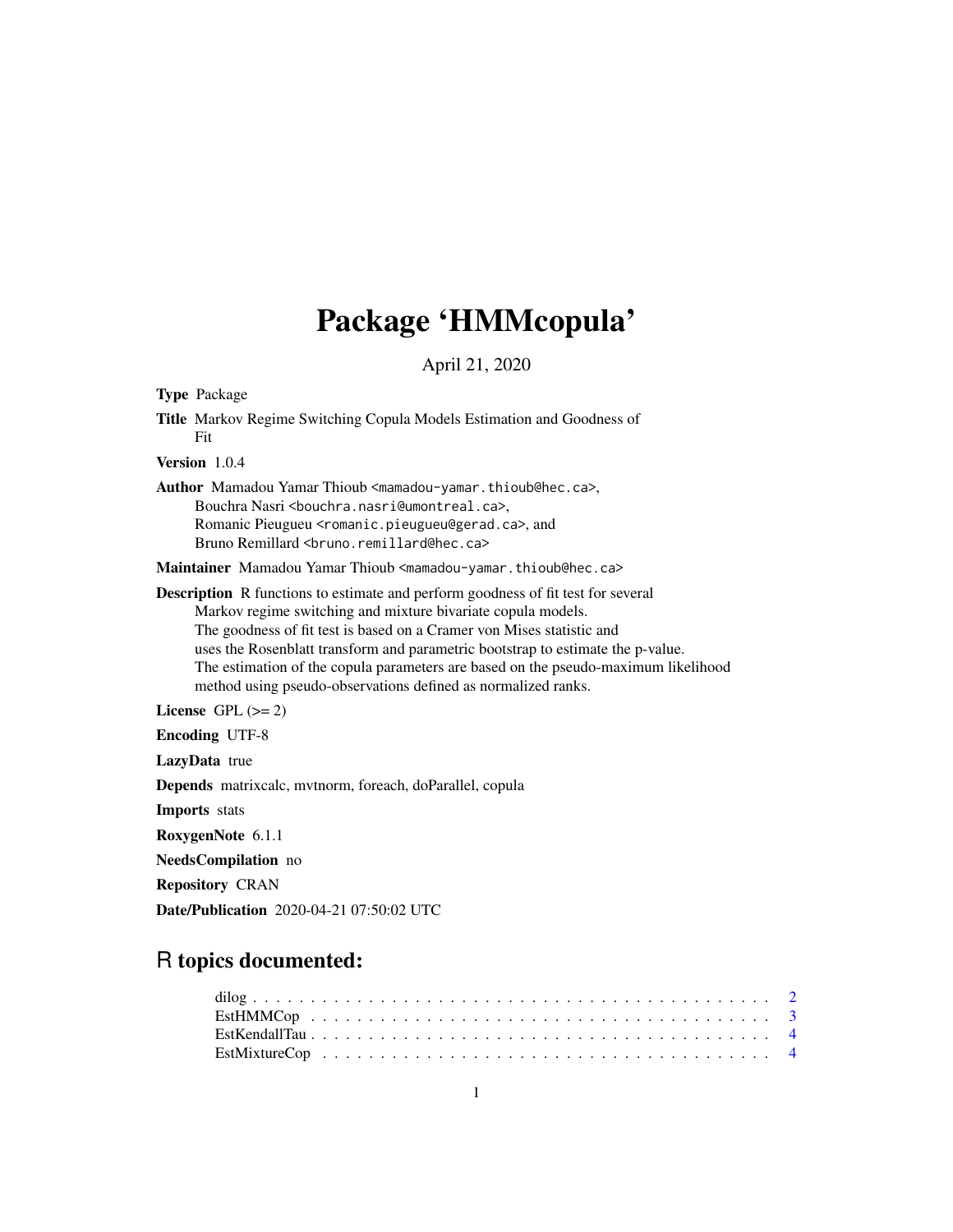#### <span id="page-1-0"></span> $2 \,$  dilog  $\,$

|     | -6 |
|-----|----|
|     |    |
|     |    |
| - 8 |    |
|     |    |
|     |    |
|     |    |
|     |    |
|     |    |
|     |    |
|     |    |
|     |    |
|     |    |
|     |    |
|     |    |

#### **Index** 2008 **[14](#page-13-0)**

dilog *Dilogarithm function*

# Description

This function computes the dilogarithm of a number.

# Usage

dilog(x)

# Arguments

x a real number

# Value

out dilogarithm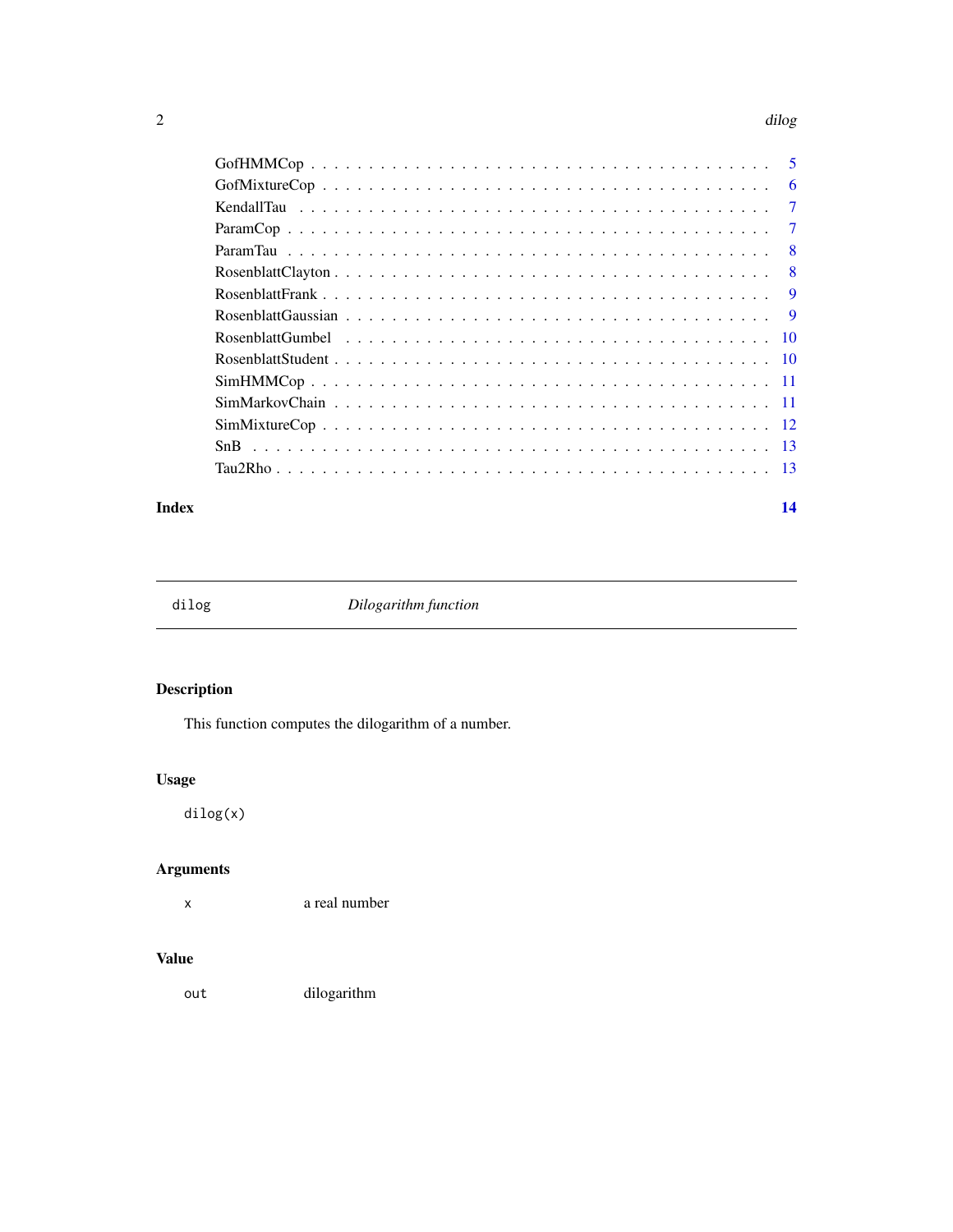<span id="page-2-0"></span>

This function estimates parameters from a bivariate Markov regime switching bivariate copula model

# Usage

EstHMMCop(y, reg, family, max\_iter, eps)

# Arguments

| y                         | (nx2) data matrix (observations or residuals) that will be transformed to pseudo-<br>observations |
|---------------------------|---------------------------------------------------------------------------------------------------|
| reg                       | number of regimes                                                                                 |
| family                    | 'gaussian', 't', 'clayton', 'frank', 'gumbel'                                                     |
| $max$ <sub>-</sub> $iter$ | maximum number of iterations of the EM algorithm                                                  |
| eps                       | precision (stopping criteria); suggestion 0.0001.                                                 |

# Value

| theta      | (1 x reg) estimated parameter of the copula according to CRAN copula package<br>(except for Frank copula, where theta = $log(theta_R_R)$ Package) for each regime<br>(except for degrees of freedom) |
|------------|------------------------------------------------------------------------------------------------------------------------------------------------------------------------------------------------------|
| dof        | estimated degree of freedom, only for the Student copula                                                                                                                                             |
| Q          | (reg x reg) estimated transition matrix                                                                                                                                                              |
| eta        | (n x reg) conditional probabilities of being in regime k at time t given observa-<br>tions up to time t                                                                                              |
| tau        | estimated Kendall tau for each regime                                                                                                                                                                |
| U          | (n x 2) matrix of Rosenblatt transforms                                                                                                                                                              |
| <b>CVM</b> | Cramer-von-Mises statistic for goodness-of-fit                                                                                                                                                       |
| W          | regime probabilities for the conditional distribution given the past Kendall's tau                                                                                                                   |

# Examples

```
Q <- matrix(c(0.8, 0.3, 0.2, 0.7),2,2) ; kendallTau <- c(0.3 ,0.7) ;
data <- SimHMMCop(Q, 'clayton', kendallTau, 10)$SimData;
estimations <- EstHMMCop(data,2,'clayton',10000,0.0001)
```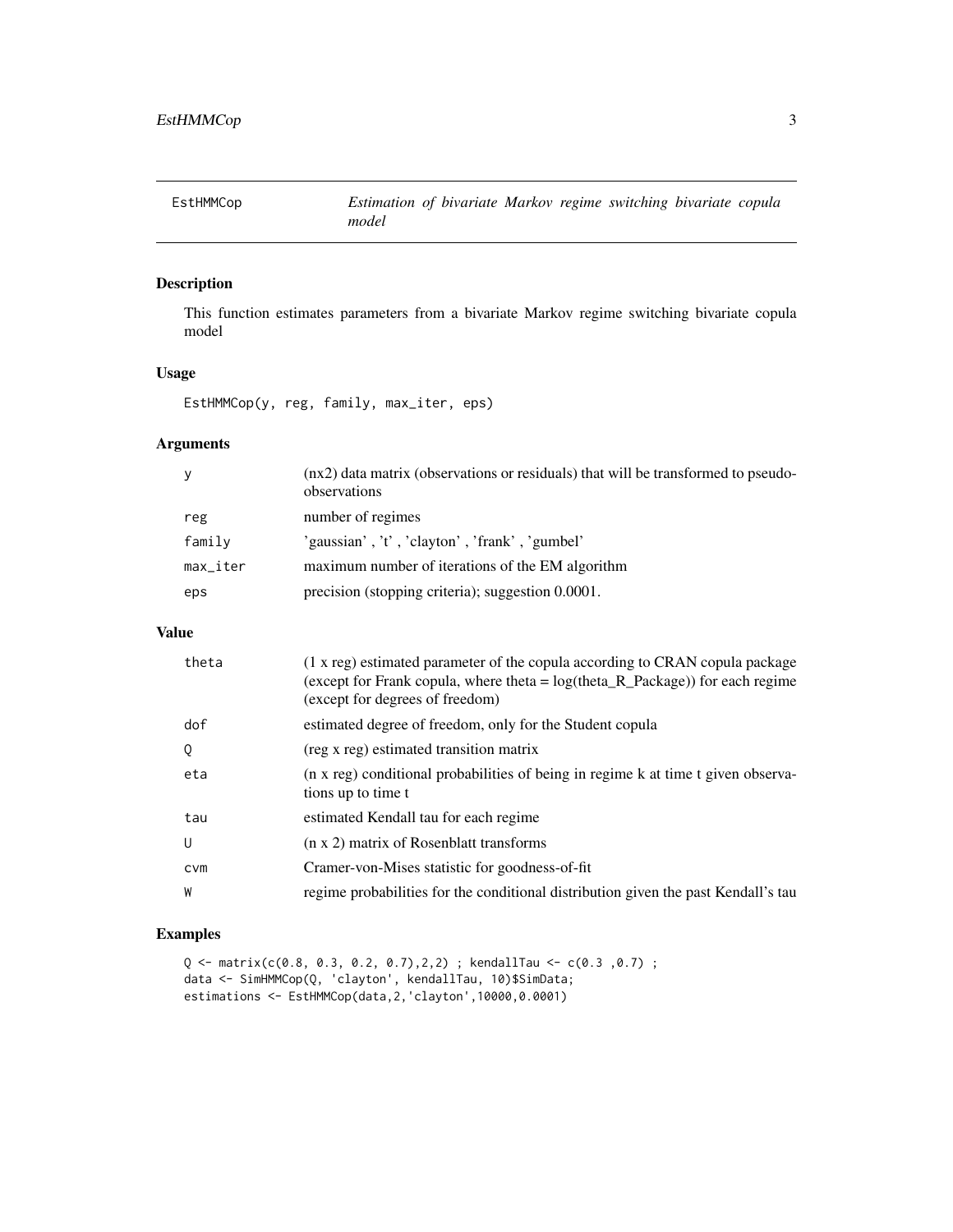<span id="page-3-0"></span>

This function estimates the sample Kendall's tau of a bivariate data matrix

## Usage

EstKendallTau(X)

# Arguments

 $(x \times 2)$  matrix

#### Value

KendallTau estimated sample Kendall's tau of the data

| EstMixtureCop | Estimation of bivariate mixture bivariate copula model |  |
|---------------|--------------------------------------------------------|--|
|---------------|--------------------------------------------------------|--|

# Description

This function estimates parameters from a mixture bivariate copula model

#### Usage

```
EstMixtureCop(y, reg, family, max_iter, eps)
```
# Arguments

| У                      | (nx2) data matrix (observations or residuals) that will be transformed to pseudo-<br>observations |
|------------------------|---------------------------------------------------------------------------------------------------|
| reg                    | number of regimes                                                                                 |
| family                 | 'gaussian', 't', 'clayton', 'frank', 'gumbel'                                                     |
| $max$ <sub>Liter</sub> | maximum number of iterations of the EM algorithm                                                  |
| eps                    | precision (stopping criteria); suggestion 0.0001.                                                 |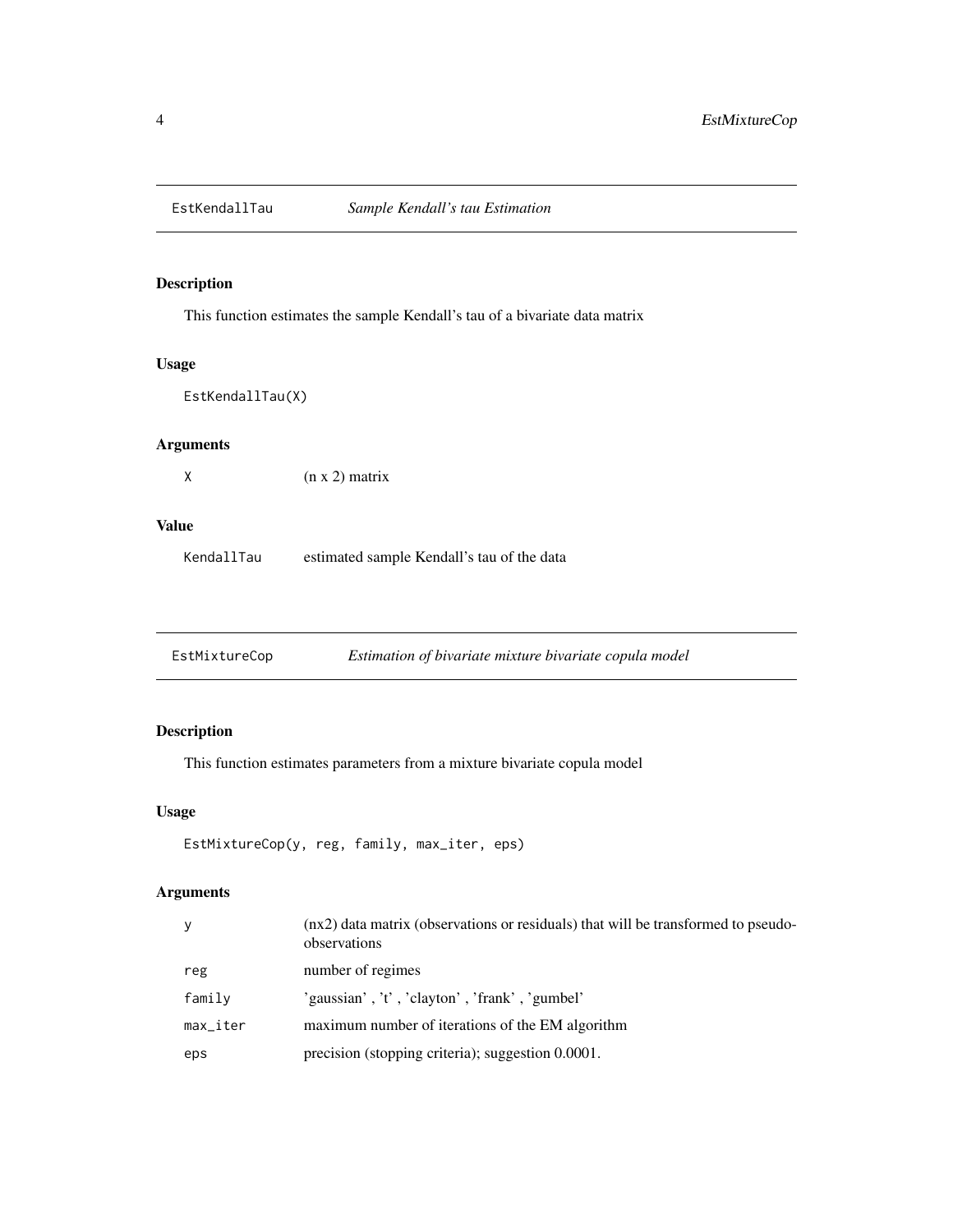# <span id="page-4-0"></span>GofHMMCop 5

## Value

| (except for Frank copula, where theta = $log(theta_R_Package)$ ) for each compo-<br>nent (except for degrees of freedom) |  |
|--------------------------------------------------------------------------------------------------------------------------|--|
| estimated degree of freedom, only for the Student copula<br>dof                                                          |  |
| $(1 x \text{ reg})$ estimated weights vector<br>Q                                                                        |  |
| (n x reg) conditional probabilities of being in regime k at time t given observa-<br>eta<br>tions up to time t           |  |
| estimated Kendall tau for each regime<br>tau                                                                             |  |
| (n x 2) matrix of Rosenblatt transforms<br>U                                                                             |  |
| Cramer-von-Mises statistic for goodness-of-fit<br>CVM                                                                    |  |

GofHMMCop *Goodness-of-fit of Markov regime switching bivariate copula model*

# Description

This function performs goodness-of-fit test of a Markov regime switching bivariate copula model

# Usage

```
GofHMMCop(R, reg, family, max_iter, eps, n_sample, n_cores)
```
# Arguments

| R        | (n x 2) data matrix that will be transformed to pseudo-observations |
|----------|---------------------------------------------------------------------|
| reg      | number of regimes                                                   |
| family   | 'gaussian', 't', 'clayton', 'frank', 'gumbel'                       |
| max_iter | maxmimum number of iterations of the EM algorithm                   |
| eps      | precision (stopping criteria); suggestion 0.0001                    |
| n_sample | number of bootstrap; suggestion 1000                                |
| n_cores  | number of cores to use in the parallel computing                    |

# Value

| pvalue | pvalue (significant when the result is greater than 5)                                                                                                                                               |
|--------|------------------------------------------------------------------------------------------------------------------------------------------------------------------------------------------------------|
| theta  | (1 x reg) estimated parameter of the copula according to CRAN copula package<br>(except for Frank copula, where theta = $log(theta_R_R)$ Package) for each regime<br>(except for degrees of freedom) |
| dof    | estimated degree of freedom, only for the Student copula                                                                                                                                             |
| 0      | (reg x reg) estimated transition matrix                                                                                                                                                              |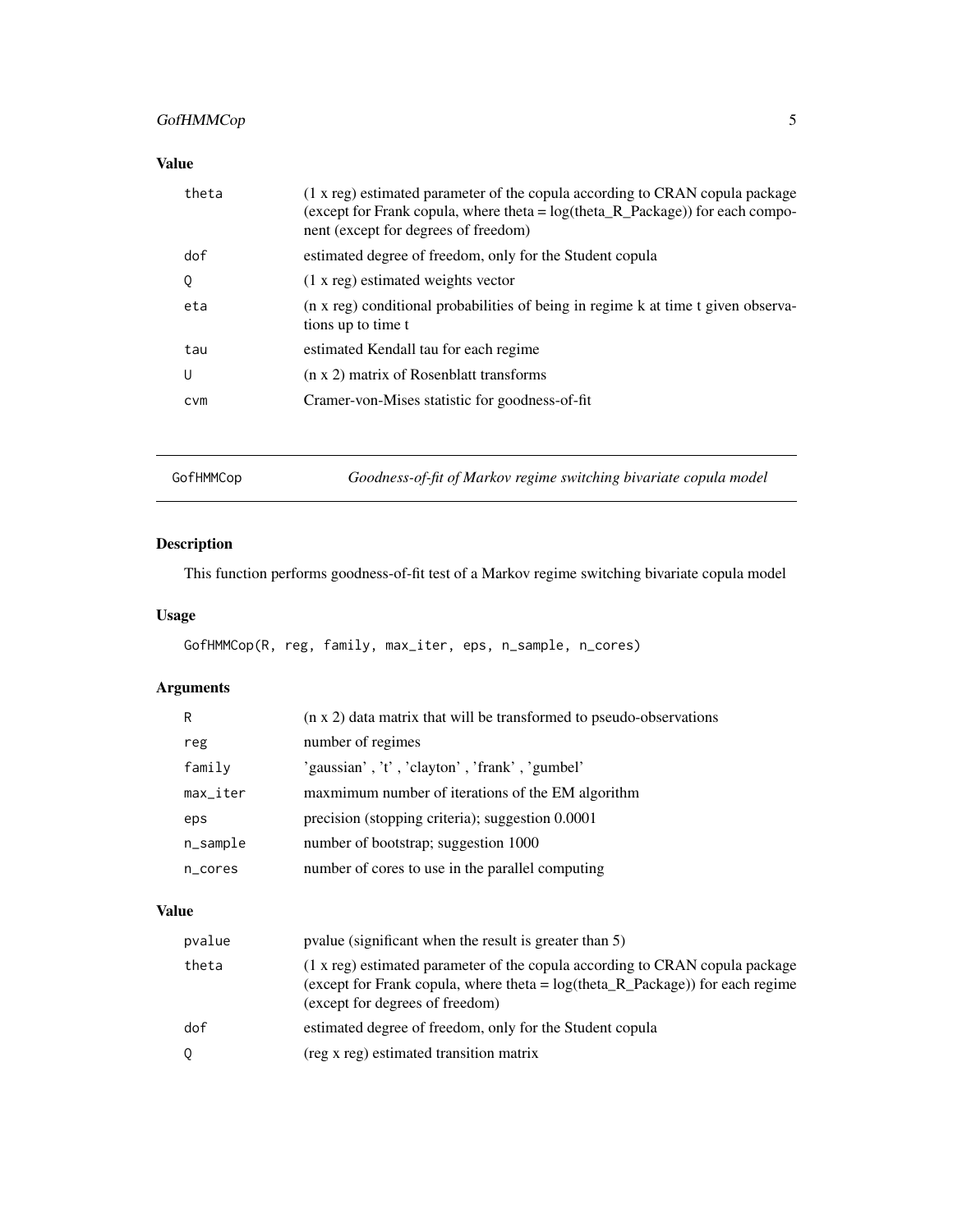<span id="page-5-0"></span>

| eta        | (n x reg) conditional probabilities of being in regime k at time t given observa-<br>tions up to time t |
|------------|---------------------------------------------------------------------------------------------------------|
| tau        | estimated Kendall tau for each regime                                                                   |
|            | $(n \times 2)$ matrix of Rosenblatt transforms                                                          |
| <b>CVM</b> | Cramer-von-Mises statistic for goodness-of-fit                                                          |
| W          | regime probabilities for the conditional distribution given the past Kendall's tau                      |

GofMixtureCop *Goodness-of-fit of mixture bivariate copula model*

# Description

This function performs goodness-of-fit test of a mixture bivariate copula model

# Usage

GofMixtureCop(R, reg, family, max\_iter, eps, n\_sample, n\_cores)

# Arguments

| R                      | (nx2) data matrix (observations or residuals) that will be transformed to pseudo-<br>observations |
|------------------------|---------------------------------------------------------------------------------------------------|
| reg                    | number of regimes                                                                                 |
| family                 | 'gaussian', 't', 'clayton', 'frank', 'gumbel'                                                     |
| $max$ <sub>_iter</sub> | maxmimum number of iterations of the EM algorithm                                                 |
| eps                    | precision (stopping criteria); suggestion 0.0001                                                  |
| $n$ _sample            | number of bootstrap; suggestion 1000                                                              |
| n_cores                | number of cores to use in the parallel computing                                                  |

# Value

| pvalue     | pvalue (significant when the result is greater than 5)                                                                                                                                                   |
|------------|----------------------------------------------------------------------------------------------------------------------------------------------------------------------------------------------------------|
| theta      | (1 x reg) estimated parameter of the copula according to CRAN copula package<br>(except for Frank copula, where theta = $log(theta_R_Package)$ ) for each compo-<br>nent (except for degrees of freedom) |
| dof        | estimated degree of freedom, only for the Student copula                                                                                                                                                 |
| Q          | $(1 x \text{ reg})$ estimated weights vector                                                                                                                                                             |
| eta        | (n x reg) conditional probabilities of being in regime k at time t given observa-<br>tions up to time t                                                                                                  |
| tau        | estimated Kendall tau for each regime                                                                                                                                                                    |
| $\cup$     | (n x 2) matrix of Rosenblatt transforms                                                                                                                                                                  |
| <b>CVM</b> | Cramer-von-Mises statistic for goodness-of-fit                                                                                                                                                           |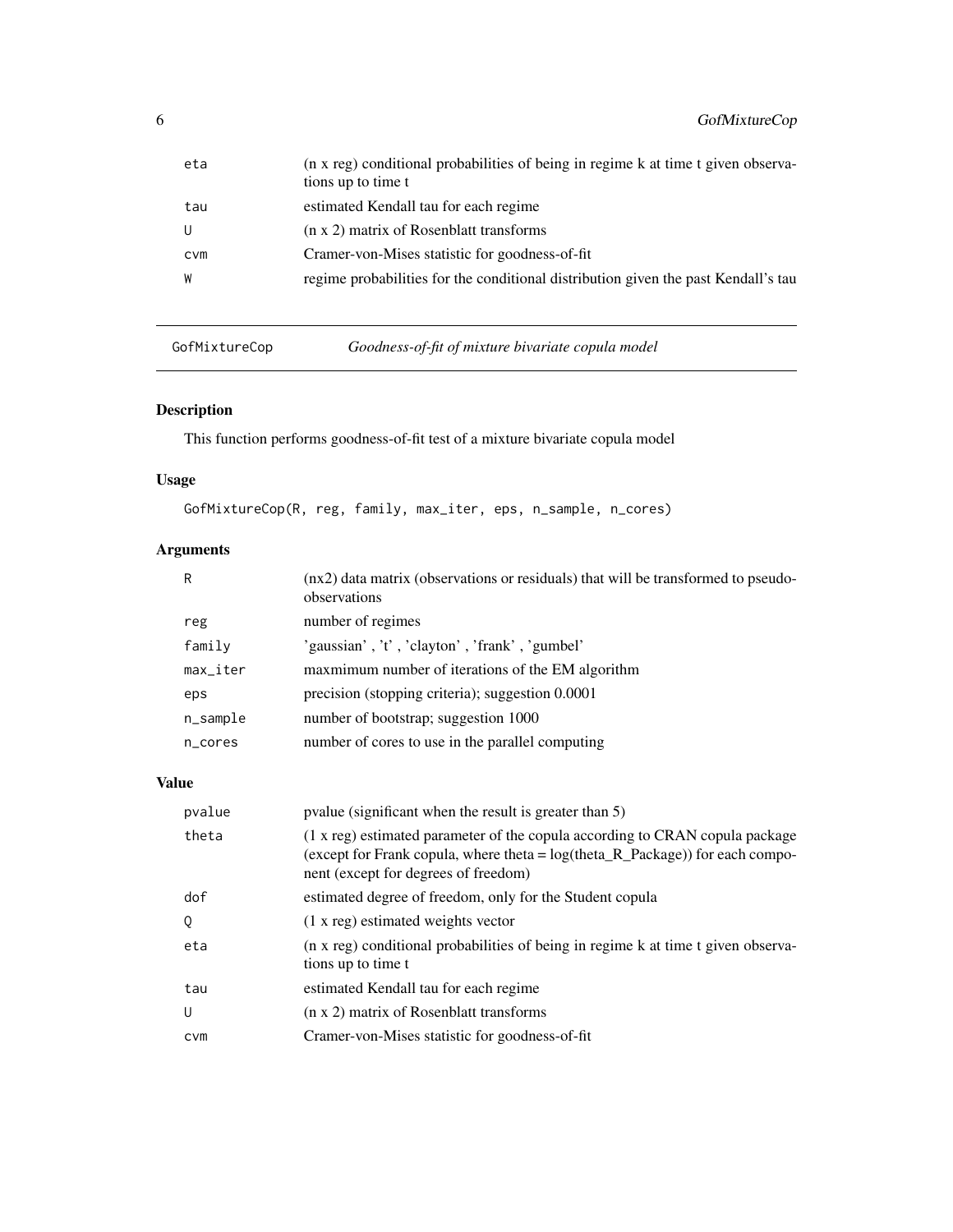<span id="page-6-0"></span>

This function computes the Kendall's tau of a copula family with a unconstrainted parameter alpha.

#### Usage

```
KendallTau(family, alpha)
```
# Arguments

| family | "gaussian", "t", "clayton", "frank", "gumbel"  |
|--------|------------------------------------------------|
| alpha  | unconstrainted parameters of the copula family |

#### Value

tau estimated Kendall's tau

ParamCop *Theta estimation*

# Description

This function computes the parameter of the copula according to CRAN copula package (except for Frank copula, where theta = log(theta\_R\_Package)), corresponding to the unconstrainted parameters alpha.

### Usage

```
ParamCop(family, alpha)
```
## Arguments

| family | "gaussian", "t", "clayton", "frank", "gumbel"  |
|--------|------------------------------------------------|
| alpha  | unconstrainted parameters of the copula family |

#### Value

theta matlab parameters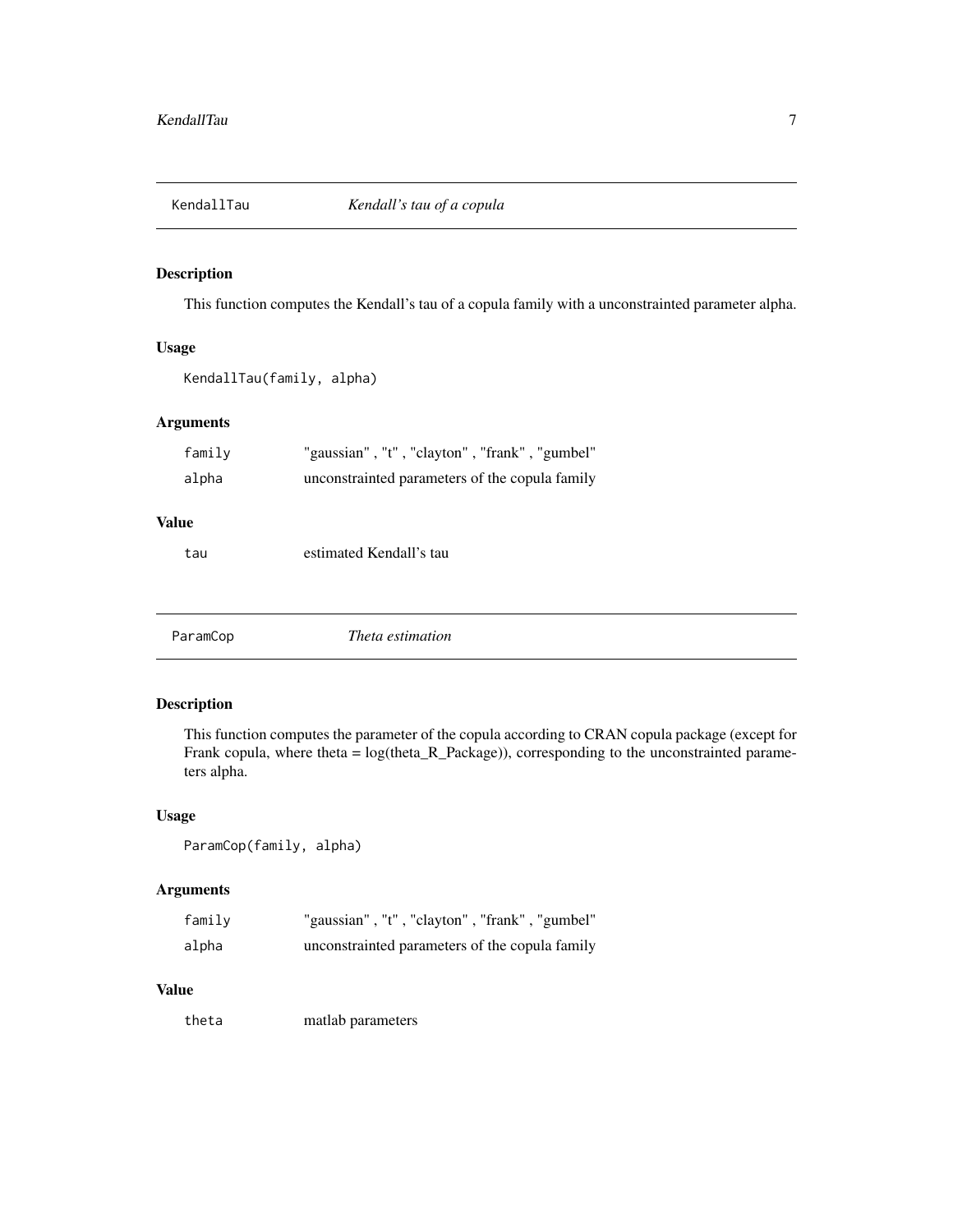<span id="page-7-0"></span>

This function computes the unconstrainted parameter alpha for given Kendall's tau value

### Usage

ParamTau(family, tau)

# Arguments

| family | 'gaussian', 't', 'clayton', 'frank', 'gumbel' |
|--------|-----------------------------------------------|
| tau    | Kendall's tau of the copula family            |

# Value

alpha estimated unconstrainted parameter

RosenblattClayton *Rosenblatt transform for Clayton copula*

# Description

This function computes the Rosenblatt transform fot the Clayton copula

#### Usage

```
RosenblattClayton(u, theta)
```
# Arguments

|       | (n x d) matrix of pseudos-observations (normalized ranks) |
|-------|-----------------------------------------------------------|
| theta | parameter of the Clayton copula                           |

# Value

R Rosenblatt transform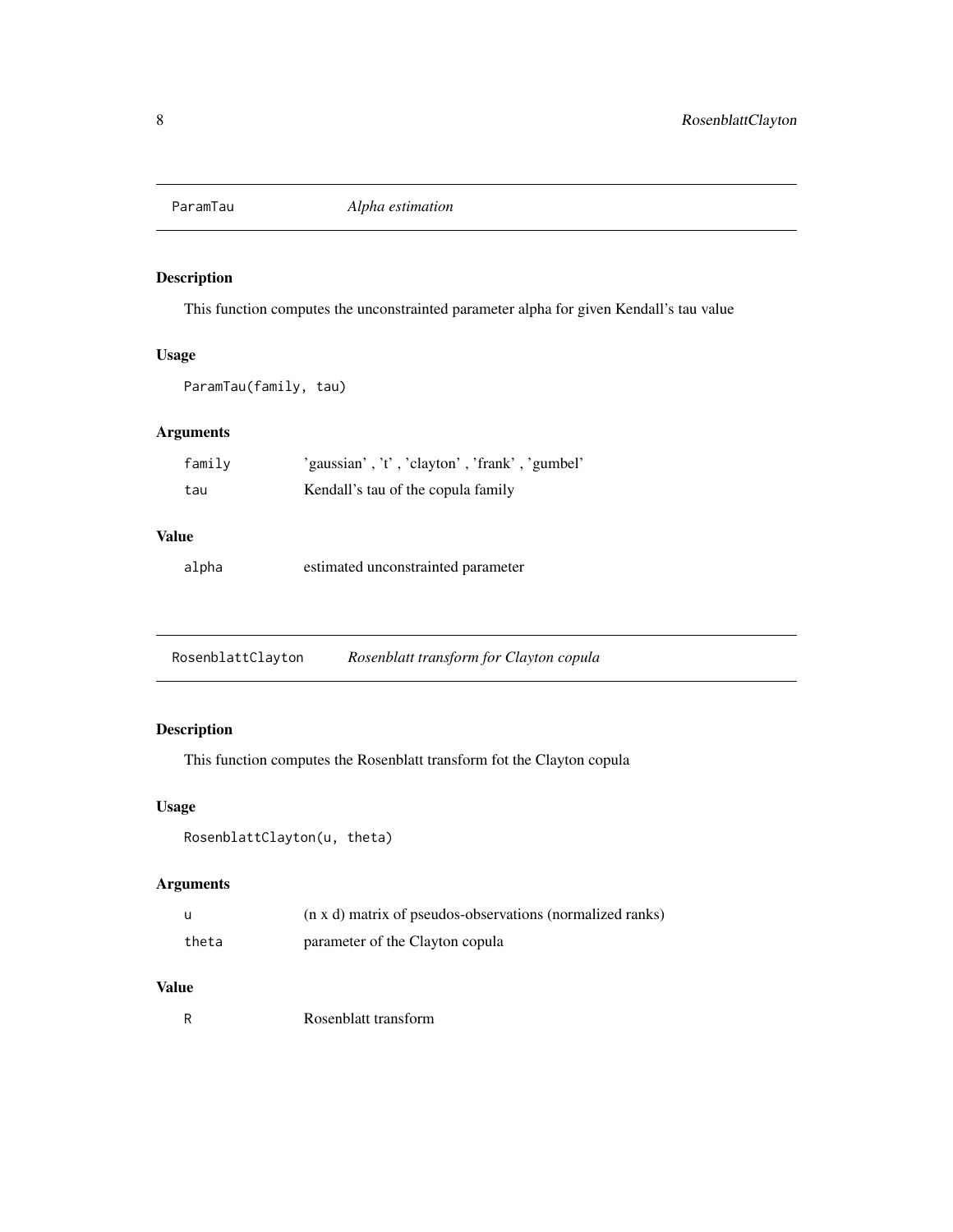<span id="page-8-0"></span>RosenblattFrank *Rosenblatt transform for Frank copula*

# Description

This function computes the Rosenblatt transform fot the Frank copula

# Usage

RosenblattFrank(U, theta)

# Arguments

| U     | (n x d) matrix of pseudos-observations (normalized ranks) |
|-------|-----------------------------------------------------------|
| theta | parameter of the Frank copula                             |

# Value

R Rosenblatt transform

RosenblattGaussian *Rosenblatt transform for Gaussian copula*

# Description

This function computes the Rosenblatt transform fot the Gaussian copula

#### Usage

```
RosenblattGaussian(u, rho)
```
# Arguments

| u   | (n x d) matrix of pseudos-observations (normalized ranks)                 |
|-----|---------------------------------------------------------------------------|
| rho | (d x d) correlation matrix, or the correlation coefficient (if, $d = 2$ ) |

# Value

R Rosenblatt transform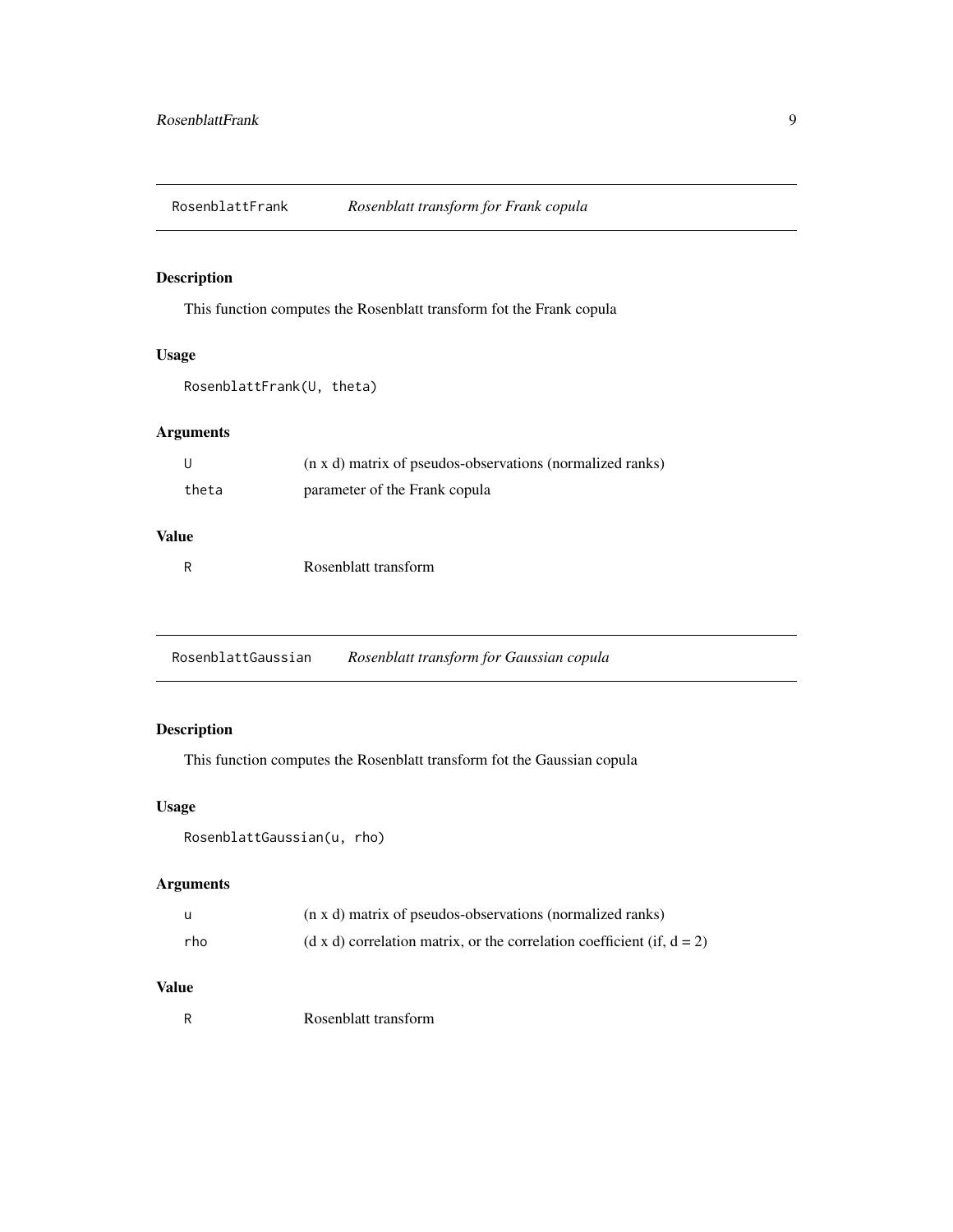<span id="page-9-0"></span>RosenblattGumbel *Rosenblatt transform for Gumbel copula*

# Description

This function computes the Rosenblatt transform fot the Gumbel copula

# Usage

```
RosenblattGumbel(U, theta)
```
# Arguments

| - U   | (n x d) matrix of pseudos-observations (normalized ranks) |
|-------|-----------------------------------------------------------|
| theta | parameter of the Gumbel copula                            |
|       |                                                           |

# Value

| Rosenblatt transform |  |
|----------------------|--|
|                      |  |

RosenblattStudent *Rosenblatt transform for Student copula*

# Description

This function computes the Rosenblatt transform fot the Student copula

## Usage

```
RosenblattStudent(u, rho, nu)
```
# Arguments

| - u | (n x d) matrix of pseudos-observations (normalized ranks) |
|-----|-----------------------------------------------------------|
| rho | (d x d) correlation matrix                                |
| nu  | degrees of freedom                                        |

## Value

R Rosenblatt transform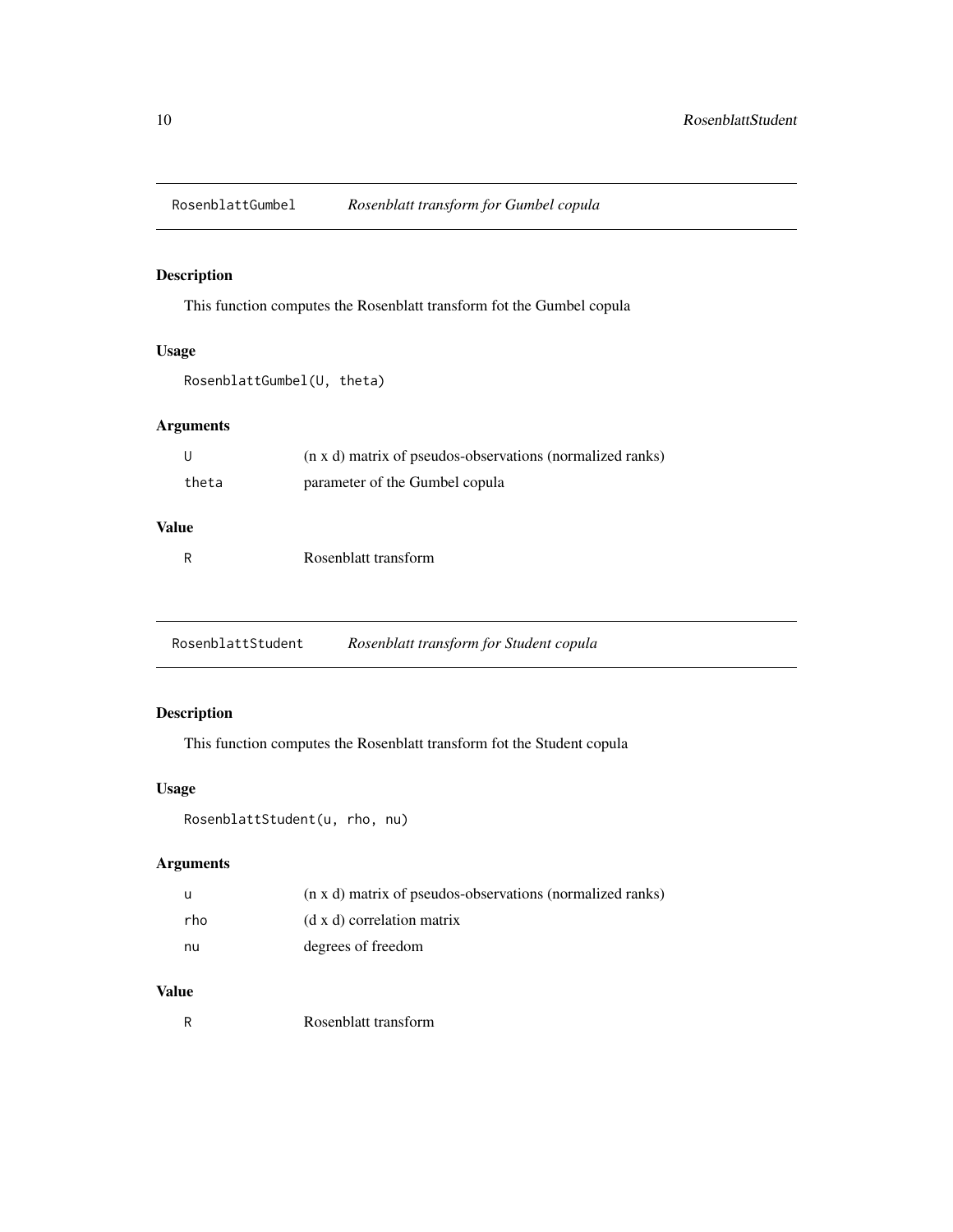<span id="page-10-0"></span>

This function simulates observation from a bivariate Markov regime switching copula model

# Usage

SimHMMCop(Q, family, KendallTau, n, DoF)

## Arguments

| 0          | Transition probality matrix $(d \times d)$ ;  |
|------------|-----------------------------------------------|
| family     | 'gaussian', 't', 'clayton', 'frank', 'gumbel' |
| KendallTau | Kendall's rank correlation                    |
| n          | number of simulated vectors                   |
| DoF        | degree of freedom only for the Student copula |

#### Value

| SimData | Simulated Data       |
|---------|----------------------|
| MC.     | Markov chain regimes |
| alpha   | parameters alpha     |

#### Examples

```
Q <- matrix(c(0.8, 0.3, 0.2, 0.7),2,2) ; kendallTau <- c(0.3 ,0.7) ;
simulations <- SimHMMCop(Q, 'gumbel', kendallTau, 300)
```
#### Description

This function generates a Markov chain  $X(1), ..., X(n)$  with transition matrix Q, starting from a state eta0 or the uniform distribution on 1,..., r

#### Usage

SimMarkovChain(Q, n, eta0)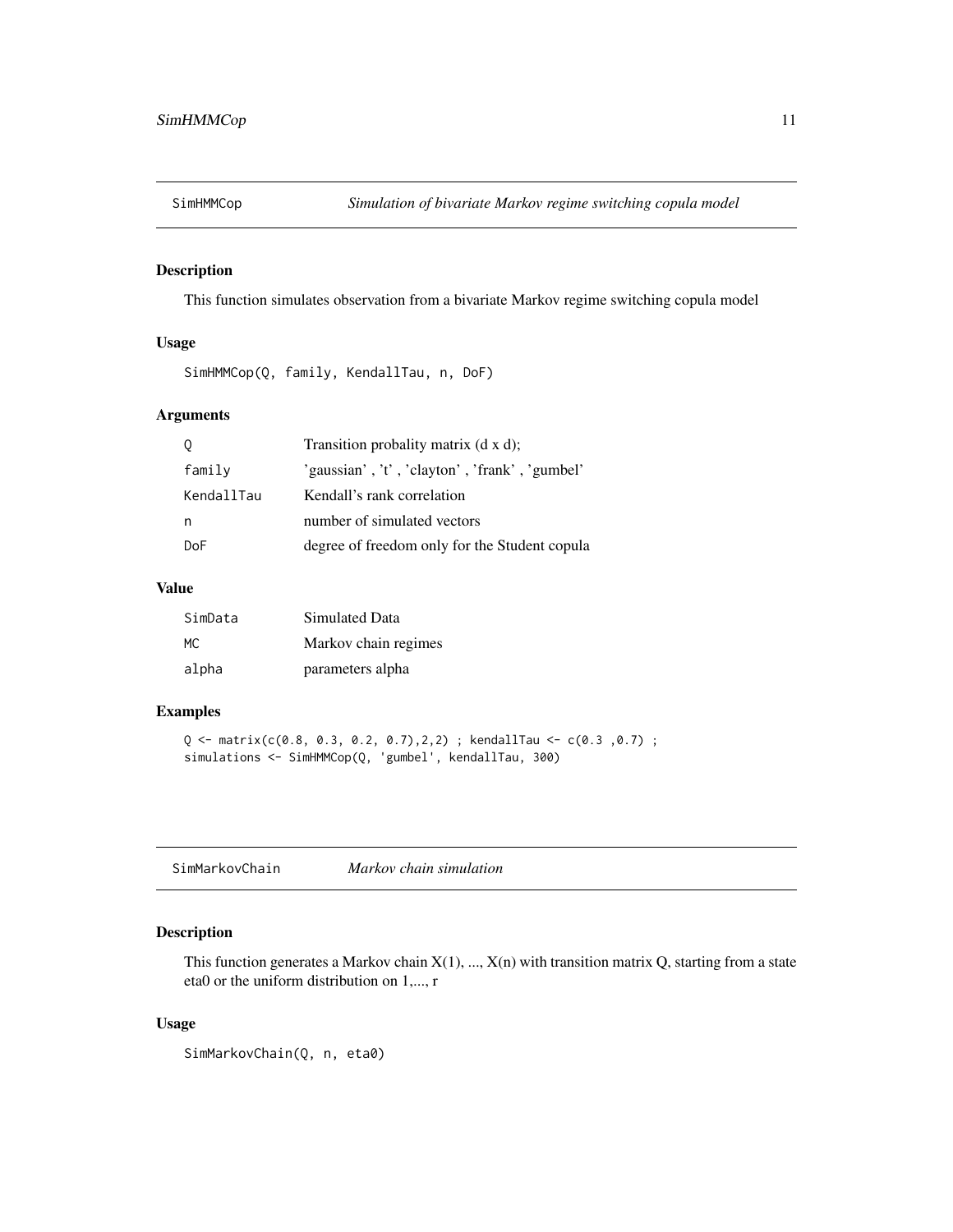# <span id="page-11-0"></span>Arguments

| 0    | Transition probality matrix (d x d) |
|------|-------------------------------------|
| n    | number of simulated vectors         |
| eta0 | variable eta                        |

| SimMixtureCop |  |
|---------------|--|

eCop **Simulation of bivariate mixture copula model** 

# Description

This function simulates observation from a bivariate mixture copula model

# Usage

```
SimMixtureCop(Q, family, KendallTau, n, DoF)
```
# Arguments

| 0          | Weights vector $(1 \times$ component);                  |
|------------|---------------------------------------------------------|
| family     | 'gaussian', 't', 'clayton', 'frank', 'gumbel'           |
| KendallTau | Kendall's rank correlation                              |
| n          | number of simulated vectors                             |
| DoF        | vector of degree of freedom only for the Student copula |

#### Value

| SimData | Simulated Data       |
|---------|----------------------|
| MC.     | Markov chain regimes |
| alpha   | parameters alpha     |

## Examples

```
Q <- matrix(c(0.8, 0.2),1,2) ; kendallTau <- c(0.3 ,0.7) ;
simulations <- SimMixtureCop(Q, 'gaussian', kendallTau, 300)
```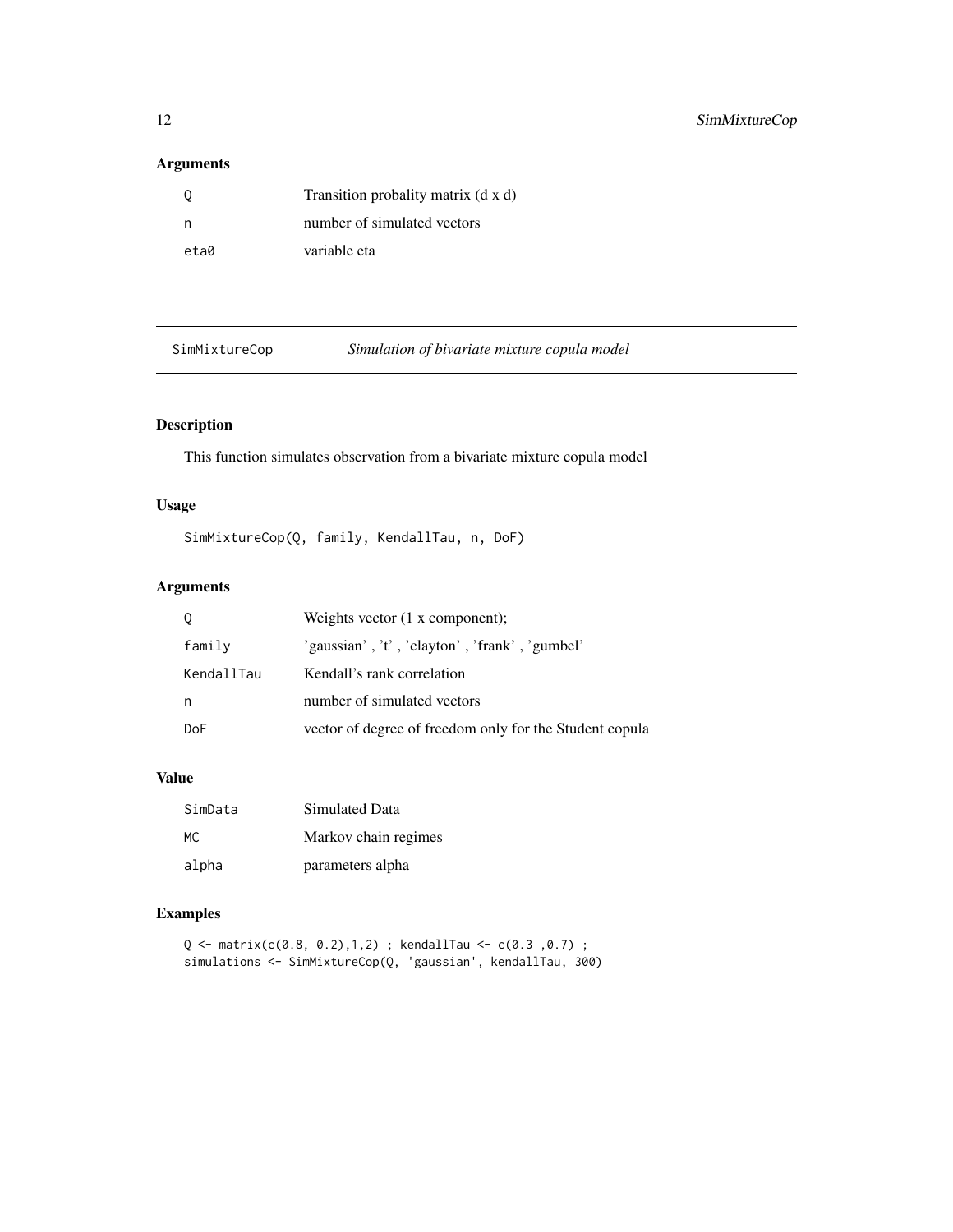<span id="page-12-0"></span>SnB *Cramer-von Mises statistic SnB for GOF based on the Rosenblatt transform*

## Description

This function computes the Cramer-von Mises statistic SnB for GOF based on the Rosenblatt transform

## Usage

SnB(E)

#### Arguments

E (n x d) matrix of pseudos-observations (normalized ranks)

# Value

Sn Cramer-von Mises statistic

| Spearman's rho<br>Tau2Rho |
|---------------------------|
|---------------------------|

## Description

This function estimates the Spearman's rho corresponding to a constrainted (matlab) parameter theta for a copula family.

#### Usage

Tau2Rho(family, theta)

#### Arguments

| family | 'gaussian', 't', 'clayton', 'frank', 'gumbel'                                                                                  |
|--------|--------------------------------------------------------------------------------------------------------------------------------|
| theta  | parameter of the copula according to CRAN copula package (except for Frank<br>copula, where theta = $log(theta_R_R$ -Package)) |

#### Value

rho estimated Spearman's rho